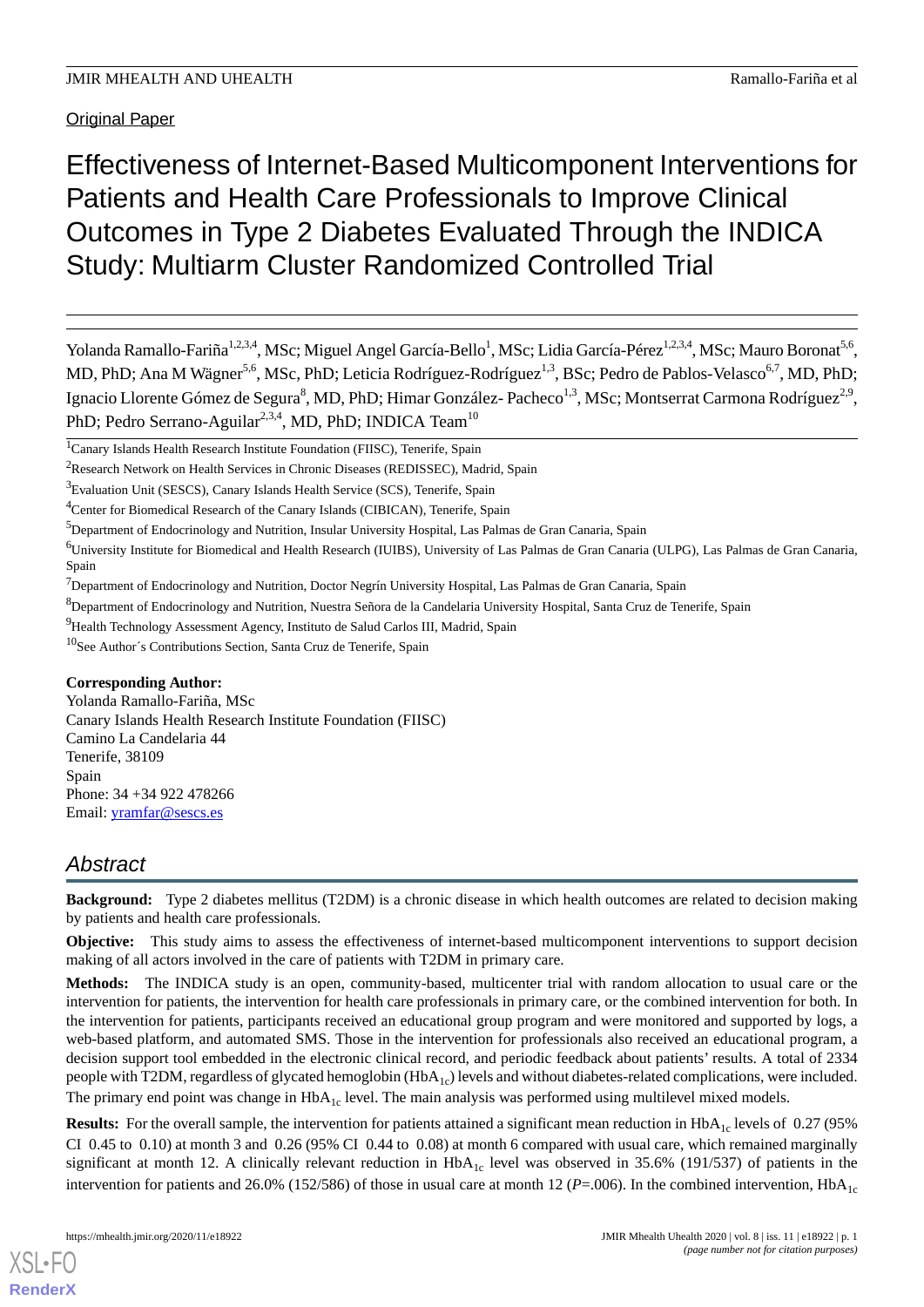reduction was significant until month 18 (181/557, 32.6% vs 140/586, 23.9%; *P*=.009). Considering the subgroup of patients uncontrolled at baseline, all interventions produced significant reductions in HbA<sub>1c</sub> levels across the entire study period: 0.49 (95% CI 0.70 to 0.27) for the intervention for patients, 0.35 (95% CI 0.59 to 0.14) for the intervention for professionals, and 0.35 (95% CI 0.57 to 0.13) for the combined intervention. Differences in  $HbA<sub>1c</sub>$  for the area under the curve considering the entire period were significant for the intervention for patients and the combined intervention compared with usual care (*P*=.03 for both). Compared with usual care, the intervention for professionals and the combined intervention had significant longer-term reductions in systolic and diastolic blood pressure.

**Conclusions:** In uncontrolled patients, the intervention for patients at baseline provided clinically relevant and significant longer-term reductions of  $HbA_{1c}$  levels. The intervention for professionals and combined intervention also improved the cardiovascular risk profile of patients.

**Trial Registration:** ClinicalTrials.gov NCT01657227; https://clinicaltrials.gov/ct2/show/NCT01657227

# (JMIR Mhealth Uhealth 2020;8(11):e18922) doi: 10.2196/18922

# **KEYWORDS**

behavior modification; primary care; type 2 diabetes mellitus; patients adherence; eHealth

# *Introduction*

# **Background**

Type 2 diabetes mellitus (T2DM) is a chronic condition in which long-term health outcomes are related to patients' adherence to lifestyle modifications and pharmacologic treatments. Other stakeholders, such as relatives and primary health care professionals, are also involved in guiding patients' decisions.

Although the prevalence of T2DM in the Canary Islands is slightly higher than the average in Spain [1], the incidence of chronic diabetes-related complications [2,3] and mortality [4] is much greater. This occurs despite a continuous increase in diabetes-related public expenditure [5].

Regardless of the widespread availability of evidence-based clinical practice guidelines (CPGs) to care for T2DM, patients' access to effective educational interventions [6] and adherence to self-management activities remains limited internationally [7].

To address these unmet needs, many publications have reported on the effectiveness of using information and communications technology (ICT) applications to support decision making by patients and professionals [8-12], reporting favorable short-term effects on blood glucose control [11,12]. The effectiveness of other biological, cognitive, behavioral, or emotional outcome measures remains controversial [11]. Few large randomized controlled trials (RCTs) have assessed the long-term effectiveness of multicomponent ICT-based interventions, not only for patients but also for all stakeholders involved in diabetes management.

# **Objectives**

The INDICA study is a cluster RCT conducted in the Canary Islands that assesses the effectiveness and cost-effectiveness of multicomponent interventions to support decision making for the main actors involved in the management of T2DM (patients,

relatives, and primary health care professionals) in a large number of primary health care practices (PHCPs) [13]. We hypothesized that combining conventional educational activities with different ICT-based decision support tools would efficiently improve health outcomes in patients with T2DM. The main purpose of this study is to evaluate the long-term clinical effectiveness (24 months) of these multicomponent interventions compared with usual care on glycated hemoglobin ( $HbA_{1c}$ ).

# *Methods*

# **Study Design**

The INDICA study is an open, community-based pragmatic, multicenter, clinical controlled trial with random allocation by clusters to usual care or to one of the following 3 interventions of knowledge transfer and behavior modification:

- Group 1 included interventions for patients and a family member (intervention for patients)
- Group 2 included interventions for health care professionals (physicians and nurses) at primary care (intervention for professionals)
- Group 3 combined the interventions for patients and professionals (combined intervention)

In the usual care or control group, neither patients or families nor physicians or nurses received any additional educational or supporting activities beyond the usual activities provided by the PHCP. The full study protocol has been reported elsewhere [13].

#### **Study Participants**

The INDICA study included patients with T2DM aged between 18 and 65 years, diagnosed at least 1 year before study enrollment, without diabetes-related complications, and who regularly used a mobile phone (Textbox 1 provides more details).

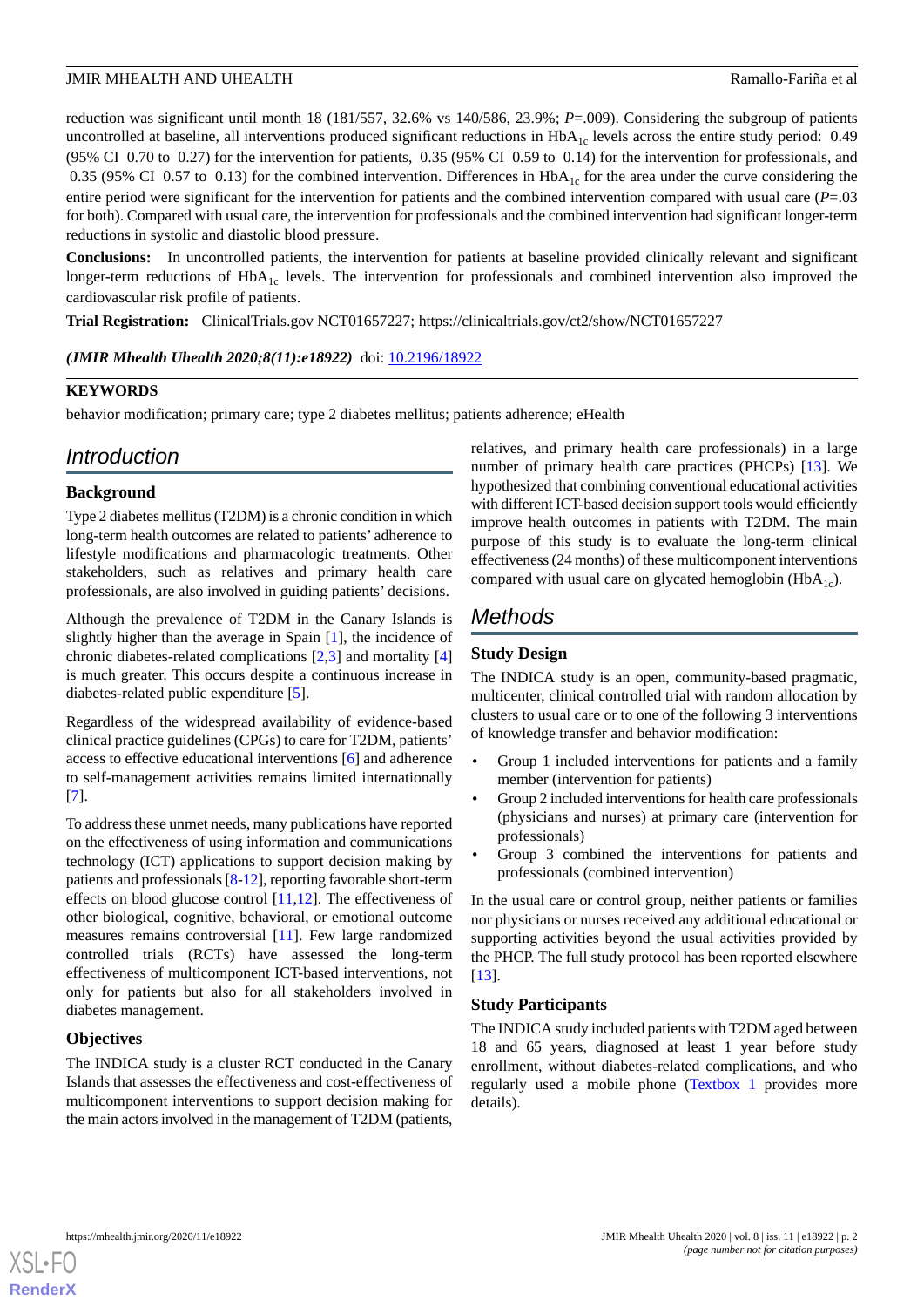Textbox 1. Patients' inclusion and exclusion criteria.

Patient inclusion criteria:

- Patients with type 2 diabetes mellitus diagnosed at least 1 year before study enrollment
- Aged between 18 and 65 years
- Formal consent to participate in the study
- Regular usage of mobile phone

Patient exclusion criteria:

- Chronic kidney disease ≥ stage 3b, as defined by the National Kidney Foundation's Kidney Disease Outcomes and Quality Improvement Initiative, urinary albumin to creatinine ratio  $\geq 300$  mg/g, or urinary protein excretion  $\geq 300$  mg/24 hours
- Acute coronary syndrome (documented angina or myocardial infarction) or stroke in the last 6 months or class III or IV heart failure, according to the New York Heart Association
- Proliferative diabetic retinopathy or clinically significant diabetic macular edema requiring previous treatment with retinal photocoagulation, vitrectomy, or intravitreal injections of antivascular endothelial growth factor or triamcinolone acetonide 6 months before study inclusion
- Uncorrected severe hearing or visual impairment or corrected visual acuity  $\leq 20/40$  by any cause
- Diabetic foot with ulcers  $\geq 2$  according to the Wagner scale
- Liver cirrhosis
- Cancer, unless disease free 5 years after diagnosis
- Other terminal illnesses
- Intellectual retardation, dementia, and psychotic diseases
- Active substance abuse, alcohol, or drugs (must be sober for 1 year)
- **Pregnancy**
- Insufficient (Spanish) language skills
- Physical disability limiting participation in group education activities
- Concurrent participation in another clinical trial or any other investigational study

The family care unit (FCU) in each PHCP, comprising a family physician and a nurse responsible for the same set of patients, was the unit of recruitment. FCUs either planning or awaiting placement changes among PHCP in the first 6 months after project initiation were excluded.

All PHCPs included had to have at least eight FCUs and the availability of appropriate places to provide educational group sessions.

#### **Setting and Recruitment**

PHCPs were recruited in 4 Canary Islands (Tenerife, Gran Canaria, Lanzarote, and La Palma). FCUs were randomly selected from all consenting FCUs at each PHCP. The electronic clinical records (ECRs) of all potentially eligible patients in all selected FCUs were screened to verify inclusion and exclusion criteria. Finally, eligible patients were randomly selected per FCU.

#### **Random Assignment**

Randomization was performed at different levels. First, 3 different strata were created according to the geographical areas in the more populated islands (Tenerife and Gran Canaria). Second, 4 PHCP (clusters) were randomly allocated to every geographical stratum, and block permutation was used to assign PHCPs to the study arms (in total 12 PHCPs for each island), with PHCP as the sampling unit. La Palma and Lanzarote (less

populated islands) were geographically divided into 4 zones with only 1 eligible PHCP available in each zone, which was randomly assigned to one of the study arms. On every island, all arms were equally distributed. A total of 6 FCUs were randomly selected from all those consenting to participate in each PHCP. Furthermore, 15 patients were randomly selected from all patients fulfilling the inclusion criteria and consenting to participate in each FCU. Exceptionally, more than 6 FCUs or more than 15 patients per FCU were selected to recruit 90 patients at every PHCP.

FCU and patient randomizations were performed by simple generation from a list of random numbers.

Cluster allocation avoids contamination bias among participants, also facilitating logistics in group interventions.

#### **Interventions**

#### *Patient Interventions*

Patients recruited to the intervention for patients and combined intervention groups received a complex intervention of knowledge transfer and behavior modification, informed by conceptual frameworks of behavioral change [14]. Key determinants of behavior change suggested by Michie et al [14] were considered for intervention design and implementation, including social and professional role and identity, knowledge, skills, beliefs about capabilities, beliefs about consequences,

```
XSL•FO
RenderX
```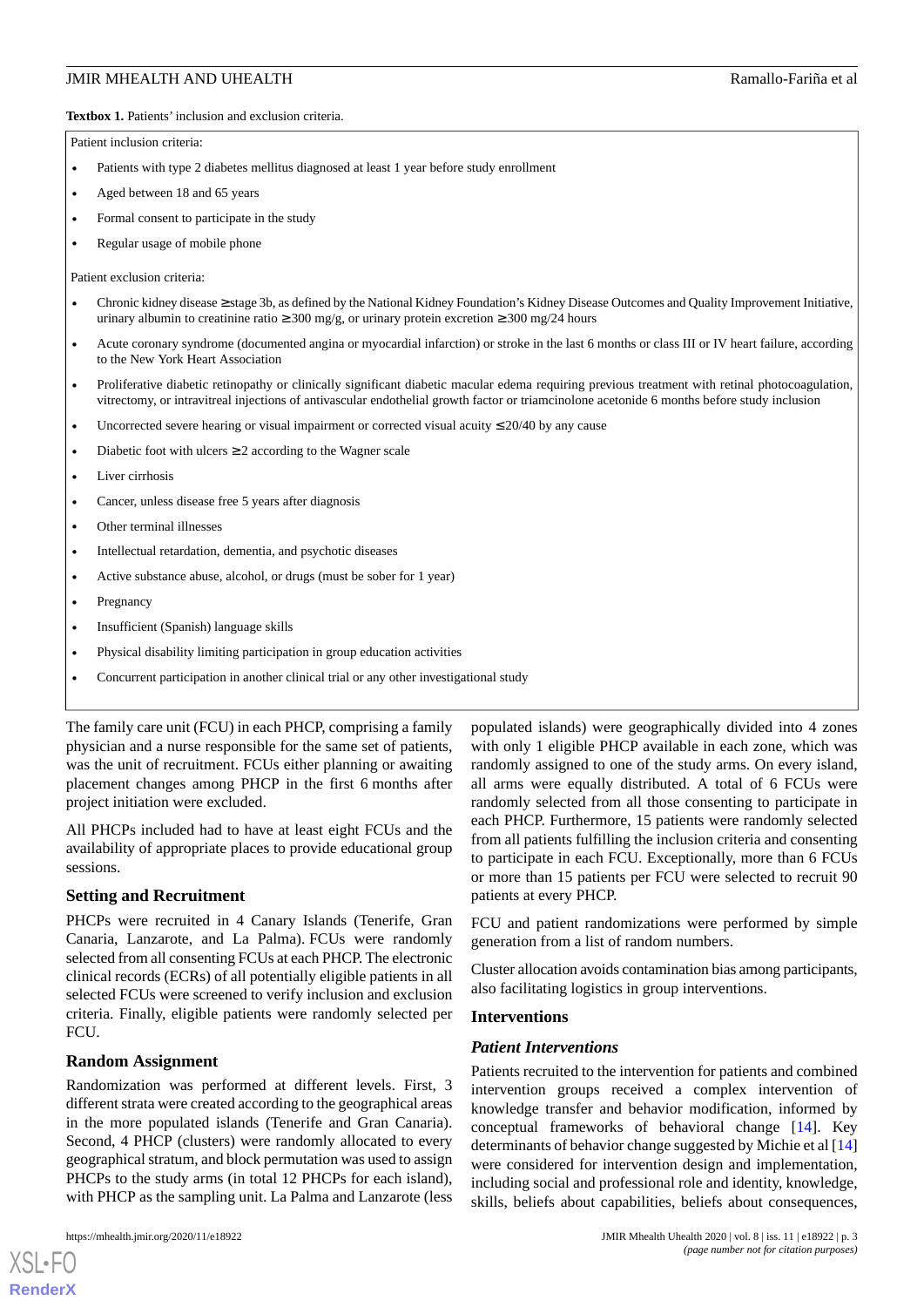motivation and goals, memory, attention and decision processes, environmental context and resources, social influences, emotion, and action planning. Linked to these construct domains, interventions included all techniques judged as effective by the same authors  $[14]$ , combining  $(1)$  a conventional group educational program with a set of 8 quarterly 3-hour group sessions; (2) monitoring of physical activity, diet, drug adherence, mood, blood pressure, and blood glucose readings by daily usage of paper workbooks, complemented by weekly access to a website to download paper workbook data (Multimedia Appendix 1); and (3) continuous personalized feedback by semiautomated mobile phone messages based on the results from the website.

# *Interventions for Primary Care Professionals*

Primary care professionals recruited to the intervention for professionals and combined intervention groups received a complex intervention of knowledge transfer and decision support, partially addressing the determinants of behavior change suggested by Michie et al [14] for its design and

**Figure 1.** Arm's intervention timeline and follow-up points.

implementation, including only techniques to improve skills, environmental changes, prompts and cues by means of electronic clinical guidelines linked to the ECR, processes for encouraging and supporting doctors and nurses, persuasive communication, and periodic feedback on outcomes compared with other colleagues. The interventions combined (1) an educational and interactive group program of 2 sessions to update clinical management and promote patient-centered care; (2) an automated decision aid tool based on a CPG for T2DM, embedded into the ECR (Multimedia Appendix 2); and (3) monthly computerized graphic feedback, displaying a set of processes and outcome indicators for all patients with T2DM of the corresponding FCU.

To maintain the fidelity of interventions, a manual was developed for each intervention. Furthermore, all group sessions were recorded and reviewed.

Both interventions were applied during the 2 years of follow-up (Figure 1).



#### **Duration of Fieldwork**

**Outcomes**

Fieldwork took place between February 2013 and October 2016. The first year was devoted to the recruitment of patients and health care providers and the following 2 years to the intervention and follow-up. As interventions were maintained over time, the intervention and follow-up periods overlapped.

# *Primary End Point*

The primary outcome was the mean change in  $HbA_{1c}$  levels from baseline to 24 months of follow-up.  $HbA_{1c}$  was also measured at 3, 6, 12, and 18 months. We considered a change in HbA<sub>1c</sub> of 0.4% as clinically significant [15], just between the thresholds of 0.3% reported by National Institute for Health and Care Excellence [16] and 0.5% by the United Kingdom Prospective Diabetes Study [17].

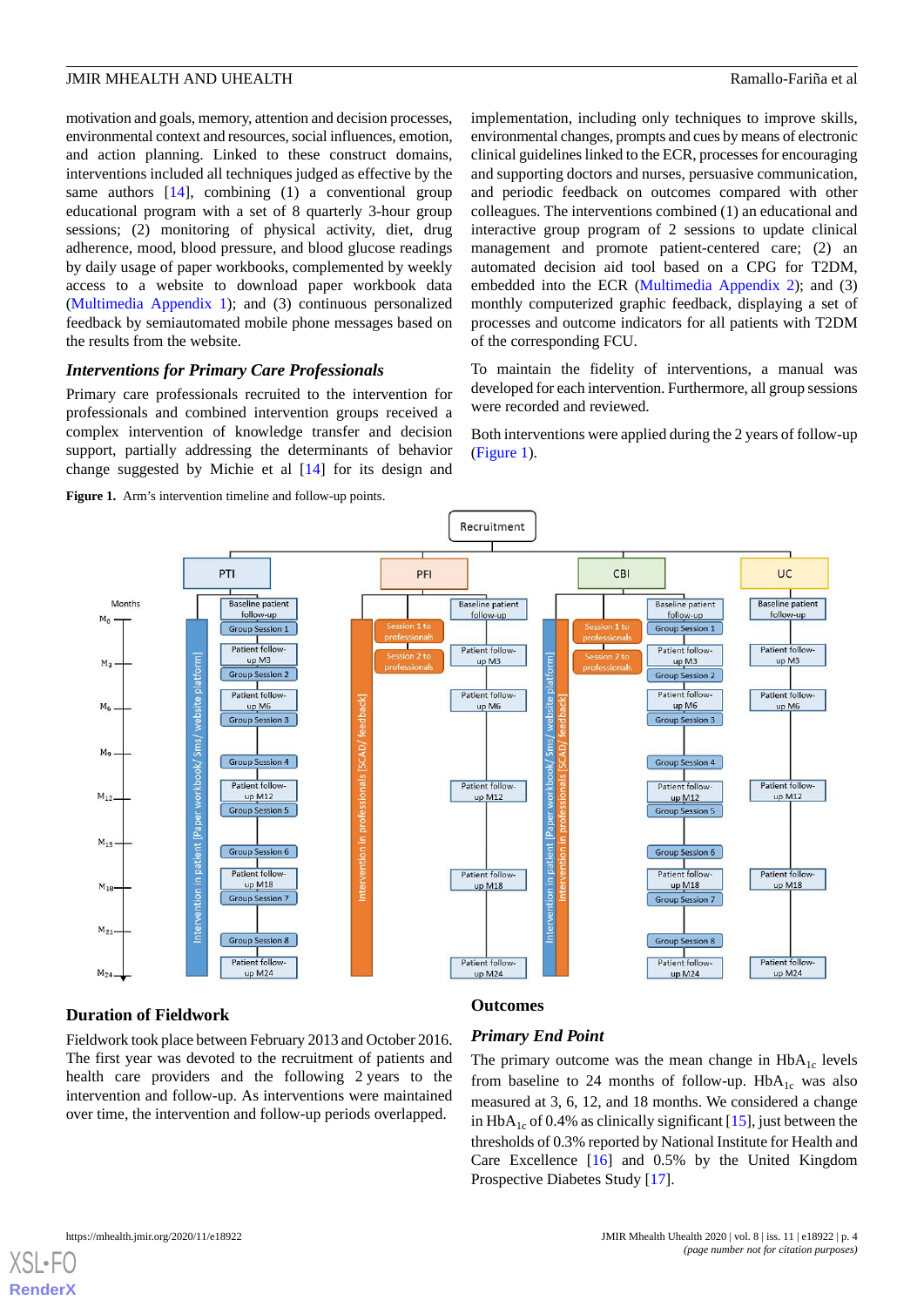#### *Secondary End Points*

BMI, weight, waist circumference, waist-to-hip ratio, systolic blood pressure (SBP), and diastolic blood pressure (DBP) were also assessed at baseline and after 3, 6, 12, 18, and 24 months. Total, high-density lipoprotein (HDL), and low-density lipoprotein (LDL) cholesterol, triglycerides, and fasting serum glucose were assessed at baseline and after 6, 12, and 24 months. Serum creatinine and glomerular filtration rate were measured at baseline and at 12 and 24 months. Demographic data and disease history were recorded at baseline. Health status and current medications were also recorded at each follow-up.

#### **Statistical Analysis**

The main analysis for primary and secondary end points were multilevel mixed models including the baseline value of the dependent variable and the time elapsed since diagnosis (in years) as covariates. The null hypothesis for each end point is that the mean change with regard to the usual care arm and the interactions between each arm and time (follow-up) are the same across arms and equal to zero. The alternative hypothesis is that the changes are not equal to zero. First-level variables are those corresponding to each measurement along follow-up (repeated time measurements), the second level includes patients' variables, and third-level variables correspond to PHCPs. The mean change was estimated at the observation level. The effect that identifies the intervention arm was considered fixed for the PHCPs, whereas the intercept was considered random. The model also included an interaction term between arm and month, allowing for differences in the intervention effect between follow-up assessments [18]. In addition, to summarize the global treatment effect throughout the whole study period, differences were also calculated for the area under the curve (AUC) of  $HbA_{1c}$  and other continuous variables between the different interventions and the usual care group. Furthermore, we examined whether the most intensive intervention, the combined intervention group (intervention for patients plus intervention for professionals), was better than the intervention for patients and intervention for professionals groups on their own.

The adjusted estimated mean was calculated for each moment of follow-up compared with baseline, and its significance was calculated using the model already set out.

A post hoc analysis was performed for the primary end point,  $HbA_{1c}$ , considering the patient subsample with baseline  $HbA_{1c}$ higher than 7%.

To accommodate missing values in the effect analyses, the multiple imputation procedure in Stata 15.0 software (Stata Corporation) was used [19], with results based on 100 imputed data sets. This procedure saves cases for the analysis and can be considered an intention-to-treat analysis. Analysis under multiple imputation is valid for randomly missed data [20]. The model of imputation used and further details on data analysis are outlined in Multimedia Appendix 3. A threshold of .05 was used to define the statistical significance of those tests.

# **Sample Size Calculation**

We estimated the sample size requirement of 448 patients per study arm to detect an absolute difference in  $HbA_{1c}$  of 0.4%, assuming a common standard deviation of 1.4% [15], a two-tailed power of 90%, an alpha of .05, and an adjustment for clustering of patients within the FCU by the design effect [21], 15 patients per FCU, and an intraclass correlation coefficient (ICC) of 0.01 (interquartile range 0-0.032) [22]. The intraclass correlation within PHCPs was insignificant as they are formed of several FCUs sharing administrative management and some additional services whose potential effects were already controlled by means of the stratification. Despite this consideration, the sample size was increased by an additional 30% to accommodate for expected losses to follow-up and to warrant the presence of each study arm in all islands. Hence, we aimed to obtain a total sample size of 2330.

# **Ethics Approval and Consent to Participate**

All participants provided written informed consent. The scientific and ethics committees of both the University Hospital of Canarias and the University Hospital Nuestra Señora de la Candelaria approved the study protocol. The study was performed in accordance with Good Clinical Practice standards, applicable local regulatory requirements, and the recommendations of the Declaration of Helsinki.

# *Results*

# **Study Participants**

A total of 32 PHCPs with a mean of 6.6 (SD 0.9) FCUs were included (211 professionals), with 8 PHCPs allocated to each of the 4 study arms. Every PHCP enrolled a mean of 72.9 (SD 14.1) patients (12 patients per FCU), totaling 2334 patients. Figure 2 shows the flowchart for the patients taking part.

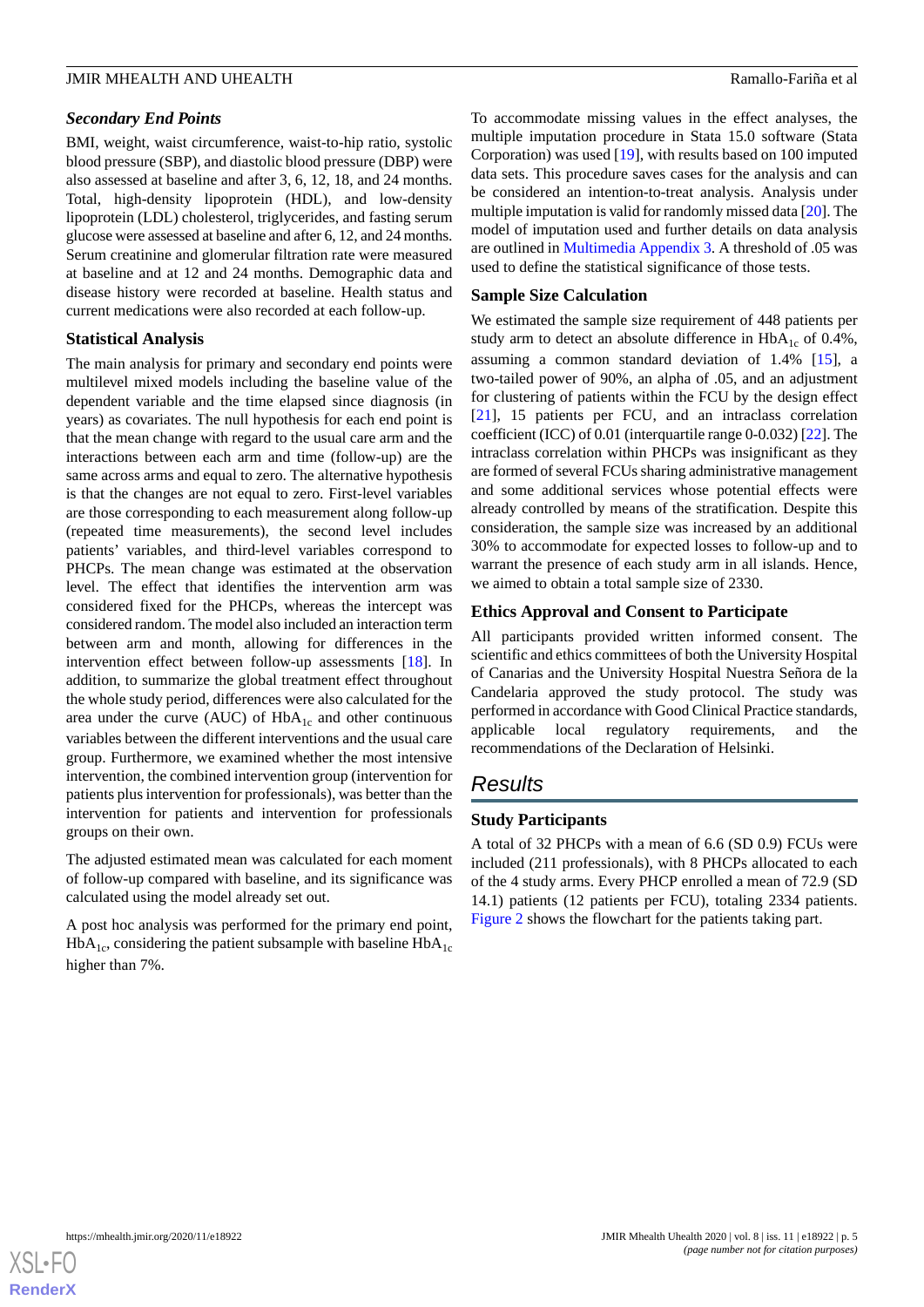**Figure 2.** CONSORT (Consolidated Standards of Reporting Trials) flow diagram.



Table 1 shows the patients' baseline characteristics according to the intervention assignment. The mean age of the whole population was 55.7 (SD 7.1) years, with 51.9% (1212/2334) being women. The mean basal  $HbA_{1c}$  value was 7.3% (SD 1.5).

Overall, 53.4% (1246/2334) of patients had  $HbA_{1c}$  levels within the accepted therapeutic goal  $(\leq 7\%)$ . There were no statistically significant differences among the groups in terms of their baseline characteristics.

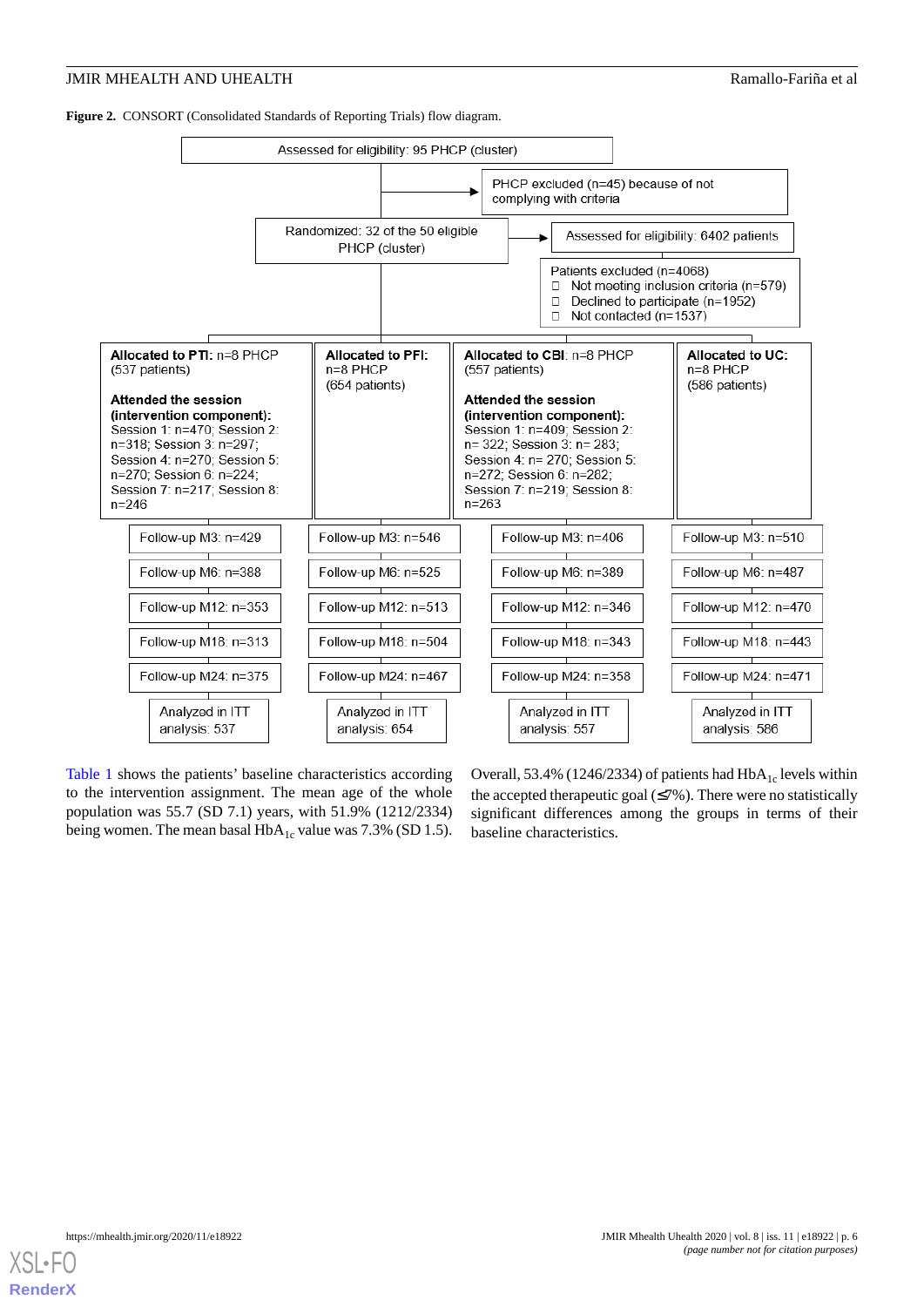**Table 1.** Baseline characteristics of patients.

| Characteristics                                       | $PTIa$ (n=537) | $PFI^b$ (n=654) | $CBIc$ (n=557) | $UC^{d}$ (n=586) |
|-------------------------------------------------------|----------------|-----------------|----------------|------------------|
| Age (years), mean (SD)                                | 55.9 (7.0)     | 56.2(7.0)       | 55.5(7.1)      | 55.2(7.3)        |
| Gender (male), n (%)                                  | 284 (52.9)     | 288 (44.0)      | 264 (47.4)     | 286 (48.8)       |
| Smoking status, n (%)                                 |                |                 |                |                  |
| Current smokers                                       | 114 (21.2)     | 156 (23.9)      | 109(19.6)      | 145(24.7)        |
| Former smokers                                        | 223(41.5)      | 280 (42.8)      | 225 (40.4)     | 240(41.0)        |
| Nonsmoker                                             | 200(37.2)      | 218 (33.3)      | 223 (40.0)     | 201(34.3)        |
| Education, n (%)                                      |                |                 |                |                  |
| Primary or less                                       | 323(60.2)      | 409 (62.5)      | 347 (62.3)     | 379 (64.7)       |
| High school                                           | 159 (29.6)     | 176 (26.9)      | 147(26.4)      | 157(26.8)        |
| Bachelor's degree or higher                           | 55(10.2)       | 69 (10.6)       | 63(11.3)       | 50(8.5)          |
| Income per person in the household per month, $n$ (%) |                |                 |                |                  |
| <€250 (US \$325)                                      | 118 (21.9)     | 139 (21.2)      | 121(21.7)      | 146(24.9)        |
| €250-€499 (US \$325-\$649)                            | 229 (42.7)     | 323 (49.4)      | 272 (48.8)     | 264(45.1)        |
| €500-€649 (US \$650-\$844)                            | 86(16.0)       | 99 (15.2)       | 122 (14.2)     | 96(16.3)         |
| >€750 (US \$975)                                      | 104(19.4)      | 93 (14.2)       | 64(15.3)       | 80(13.7)         |
| BMI categories, n (%)                                 |                |                 |                |                  |
| Normal or underweight $(<25)$                         | 52(9.7)        | 58 (8.9)        | 45(8.1)        | 44(7.5)          |
| Preobese $(30)$                                       | 164(30.5)      | 183 (28.0)      | 181 (32.5)     | 197 (33.6)       |
| Obese class $1$ (<35)                                 | 200 (37.2)     | 227(34.7)       | 175 (31.4)     | 195 (33.3)       |
| Obese class $2$ (<40)                                 | 77(14.3)       | 122(18.7)       | 103(18.5)      | 99 (16.9)        |
| Obese class 3 or 4 $(\geq 40)$                        | 44(8.2)        | 64 (9.8)        | 53 (9.5)       | 51(8.7)          |
| BMI ( $\text{kg/m}^2$ ), mean (SD)                    | 31.6(5.7)      | 32.4(6.0)       | 32.1(5.8)      | 32.1(6.0)        |
| Duration of diabetes (years), mean (SD)               | 8.4(6.8)       | 8.2(6.1)        | 8.9(6.3)       | 8.6(6.8)         |
| Diabetes treatment, n (%)                             |                |                 |                |                  |
| Only lifestyle                                        | 40(7.5)        | 60(9.2)         | 26(4.7)        | 53 (9.0)         |
| Oral                                                  | 394 (73.4)     | 445 (68.0)      | 413 (74.1)     | 395 (67.4)       |
| Injectable (insulin or $GLP-1^e$ )                    | 12(2.2)        | 17(2.6)         | 17(3.1)        | 25(4.3)          |
| Oral+injectable                                       | 85 (15.8)      | 114(17.4)       | 98 (17.6)      | 98 (16.7)        |
| Do not know/not answered                              | 6(1.1)         | 18(2.8)         | 3(0.5)         | 15(2.6)          |
| $HbA_{1c}^{\text{f}}$ categories, n (%)               |                |                 |                |                  |
| <7%                                                   | 258(48.0)      | 351 (53.7)      | 241 (43.3)     | 304(51.9)        |
| 7.0%-8.0%                                             | 146 (27.2)     | 165(25.2)       | 165(29.6)      | 141 (24.1)       |
| 8.1%-9.0%                                             | 66 (12.3)      | 75(11.5)        | 82 (14.7)      | 67(11.4)         |
| $>9.0\%$                                              | 67(12.5)       | 63(9.6)         | 69 (12.4)      | 74 (12.6)        |
| $HbA_{1c}$ (%), mean (SD)                             | 7.3(1.5)       | 7.2(1.4)        | 7.4(1.5)       | 7.3(1.5)         |
| Comorbidities, n (%)                                  |                |                 |                |                  |
| Hypertension                                          | 323 (60.3)     | 434 (66.4)      | 363 (65.2)     | 382(67.1)        |
| Hypercholesterolemia                                  | 353(65.7)      | 448 (68.0)      | 349 (62.7)     | 367(64.0)        |
| Coronary artery disease                               | 32(6.0)        | 39(6.0)         | 26(4.67)       | 27(3.9)          |
| Ictus                                                 | 12(2.2)        | 5(0.8)          | 13(2.3)        | 14(2.1)          |
| Thyroid gland disorders                               | 68 (12.7)      | 76(11.6)        | 57(9.7)        | 57(11.8)         |

XSL•FO **RenderX**

https://mhealth.jmir.org/2020/11/e18922 p. 7 [18922] JMIR Mhealth Uhealth 2020 | vol. 8 | iss. 11 | e18922 | p. 7 *(page number not for citation purposes)*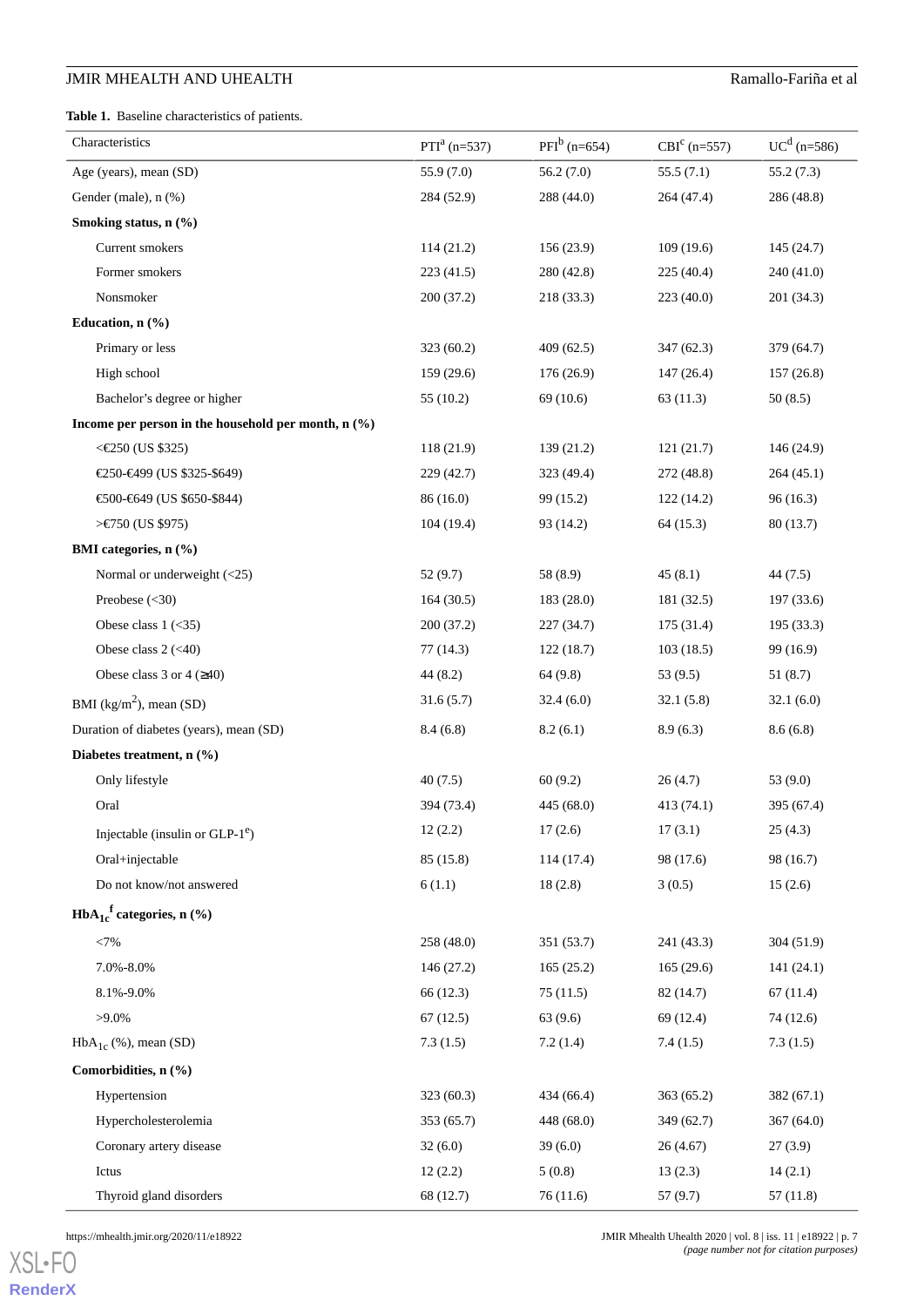<sup>a</sup>PTI: intervention only for patients and family members.

<sup>b</sup>PFI: intervention only for health care professionals at primary care.

<sup>c</sup>CBI: combined intervention for patients and professionals.

<sup>d</sup>UC: usual care or control group.

<sup>e</sup>GLP-1: glucagon-like peptide-1.

 ${}^f$ HbA<sub>1c</sub>: glycated hemoglobin.

The rate of attendance at educational sessions is also shown in Figure 2. The mean number of sessions attended by patients in the intervention for patients and combined intervention groups was 4.3 (SD 2.7) and 4.2 (SD 2.8), respectively. Overall, 87.5% (470/537) of the patients assigned to the intervention for patients group attended the first of the 8 educational sessions, which decreased to 59.2% (318/537) in the second session and to 45.8% (246/537) in the last session. In the combined intervention group, attendance rates were 73.4% (409/557), 57.8% (322/557), and 47.2% (263/557), respectively. All patients in the intervention groups received SMS during the 2 years of follow-up and had access to the web platform that contained the video recordings of all group sessions in addition to other educational materials. The average number of web-based questionnaires filled in by each patient was 16.3 (SD 29.4) in the intervention for patients group and 9.9 (SD 23.1) in the combined intervention group. These differences were statistically significant (*P*<.001) at the 2-year follow-up.

#### **Primary End Point: HbA1c**

Multimedia Appendix 4 shows the adjusted differences in the mean  $HbA_{1c}$  levels at each follow-up evaluation and the adjusted differences in AUCs of  $HbA_{1c}$  throughout the whole study for each intervention group, in comparison with the usual care group. Compared with usual care, intervention for patients achieved a significant mean  $HbA_{1c}$  reduction of 0.27 (95% CI 0.45 to 0.10) at month 3 and 0.26 (95% CI 0.44 to 0.08) at month 6. Differences between intervention for patients and usual care groups were marginally significant at 12 months (*P*=.07). There were no statistically significant differences in mean  $HbA<sub>1c</sub>$ levels in the intervention for professionals and combined intervention groups, when compared with the usual care group. With regard to the AUC of  $HbA_{1c}$ , the effect of intervention for patients was marginally significant compared with usual care (*P*=.06), considering all the follow-up sessions.

The mean levels of  $HbA_{1c}$  across the study and their adjusted differences with regard to baseline values are shown in Multimedia Appendix 5 by the study arm. Mean  $HbA_{1c}$  levels of the intervention for patients group significantly improved during the first 12 months of follow-up, showing a maximal reduction at month 3 ( 0.35; 95% CI 0.48 to 0.22). The differences gradually diminished over time until they disappeared at months 18 and 24.

At month 3, a clinically relevant reduction in  $HbA_{1c}$  (at least 0.4%) was observed in 38.6% (207/537) of participants in the intervention for patients group and only in 20.3% (119/586) of patients with usual care (*P*<.001; Multimedia Appendix 6). Differences between both groups in the proportion of subjects with a clinically significant decrease in  $HbA_{1c}$  remained statistically significant until month 12 (191/537, 35.6% vs

 $XS$  • FC **RenderX** 152/586, 26.0%; *P*=.006) and marginally significant until month 18. The percentage of patients with clinically relevant decrease in  $HbA_{1c}$  was also significantly greater in the combined intervention group than in the usual care group at months 3, 6, and 18.

The results of the interventions were also analyzed in the relevant subgroup of uncontrolled patients with baseline  $HbA_{1c}$ >7%. As shown in Multimedia Appendix 7, for this subgroup, the differences in the  $HbA_{1c}$  reduction between the intervention for patients and usual care groups were statistically significant, favoring the intervention for patients group from months 3 to 12. The differences in  $HbA_{1c}$  AUC between the intervention groups and the usual care group considering the entire period were statistically significant for the intervention for patients and combined intervention: 0.26 (95% CI 0.48 to 0.04) and 0.25 (95% CI 0.47 to 0.03), respectively. For the intervention for professionals group, the differences were marginally statistically significant (*P*=.09).

All interventions led to a significant reduction in  $HbA_{1c}$  among subjects with baseline  $HbA_{1c}$  levels >7% across the entire study period (Multimedia Appendix 8). The differences at 24 months were 0.49 (95% CI 0.70 to 0.27) for intervention for patients, 0.35 (95% CI 0.59 to 0.14) for intervention for professionals, and 0.35 (95% CI 0.57 to 0.13) for combined intervention (Multimedia Appendix 8). Patients with usual care showed significant decreases in  $HbA_{1c}$  at months 12, 18, and 24.

Finally, in the subgroup with baseline  $HbA_{1c}$  levels >7%, the proportion of subjects with clinically significant reductions in  $HbA_{1c}$  (≥0.4%) was greater in the intervention for patients group than in the usual care group until month 12 (140/263, 53.1% vs 116/269, 43.2%; *P*=.049). The differences between the combined intervention and the usual care groups were significant at month 3 (Multimedia Appendix 6).

#### **Secondary End Points**

Compared with usual care, the intervention for professionals group had significantly lower SBP at months 3 and 18 and the combined intervention group had significantly lower SBP at month 24 (Multimedia Appendix 4). Compared with their respective baseline values, mean SBP fell significantly in all study groups, but the difference was greatest for the combined intervention group at 24 months ( 7.5 mm Hg; 95% CI 9.8 to 5.2; Multimedia Appendix 5). For DBP, compared with usual care, we found significant reductions at months 3 and 24 for intervention for professionals and at months 12 and 24 for combined intervention (Multimedia Appendix 4). When compared with baseline, all groups improved; the maximum reduction was at 24 months for the combined intervention group, with a fall of 6.7 mm Hg (95% CI 8.2 to 5.3; Multimedia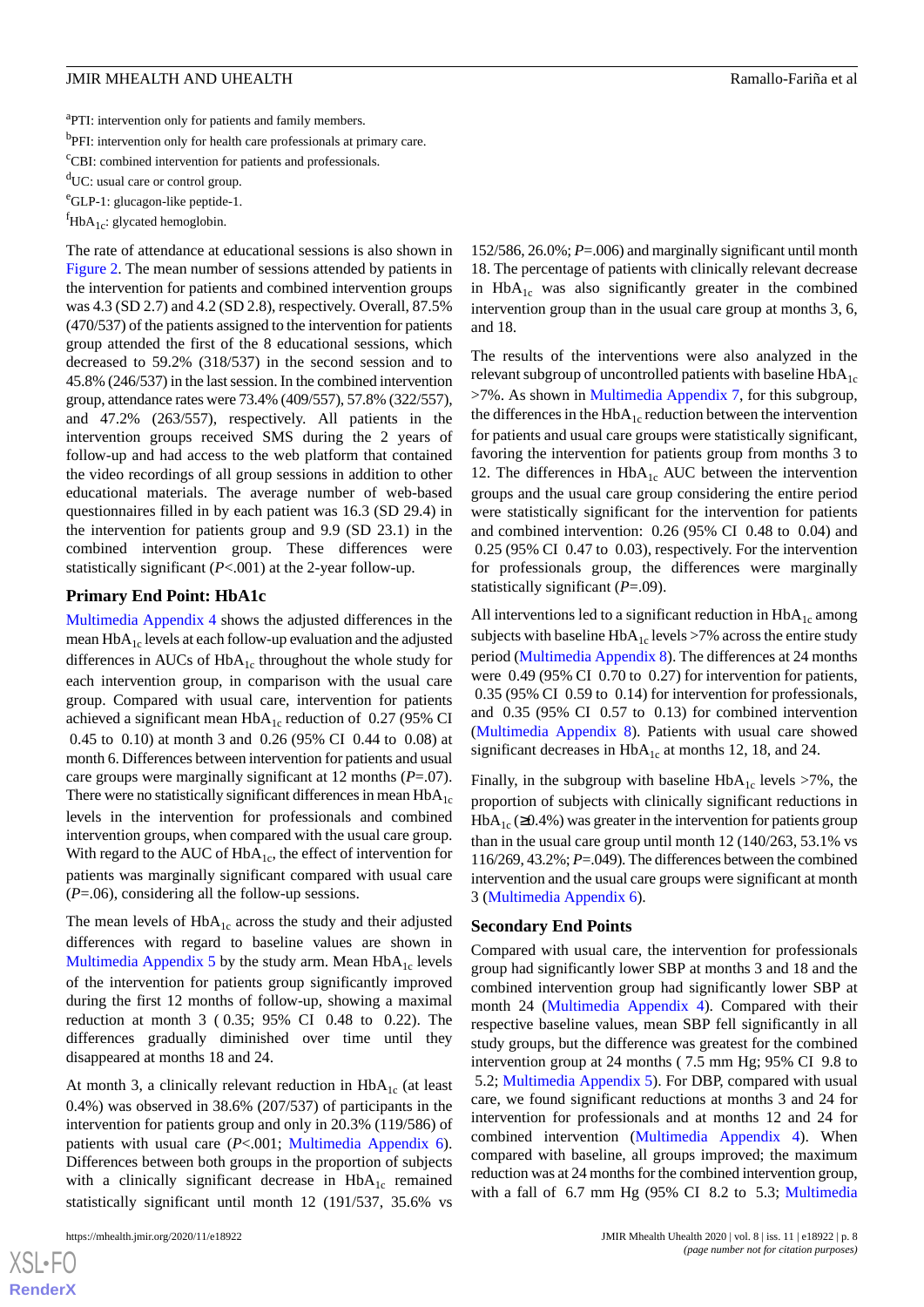Appendix 5). The intervention for patients did not lead to a significant decrease in blood pressure compared with usual care (Multimedia Appendix 4).

Comparisons in BMI between the intervention for patients and usual care groups only attained statistically significant differences at month 3. None of the other interventions achieved greater BMI reductions than those observed for usual care (Multimedia Appendix 4). Compared with the baseline values, the mean values of BMI decreased in the intervention for professionals group throughout the follow-up and in the usual care group at months 3 and 24. The intervention for patients group experienced the greatest improvement and showed a statistically significant reduction at month 24:  $0.78 \text{ kg/m}^2$  (95%) CI 1.0 to 0.6; Multimedia Appendix 5).

Multimedia Appendices 4 and 5 contain detailed biochemical, clinical, and anthropometric data for the whole sample. Multimedia Appendices 7 and 8 contain these data for the subgroup with basal  $HbA_{1c} > 7\%$ .

All 4 groups showed statistically significant improvements in total and LDL cholesterol levels at the end of follow-up. The differences between the intervention and usual care groups were not statistically significant. HDL cholesterol and triglyceride levels did not reveal clinically relevant changes.

We did not detect statistically significant differences in the comparison of intervention for patients and intervention for professionals groups in relation to the most intensive intervention in the combined intervention group regarding the primary or secondary outcomes in the AUC over the follow-up period, except for BMI, which had a difference in area of −0.29 (95% CI –0.57 to 0.01) kg/m<sup>2</sup> in favor of the intervention for patients group.

For most clinical results, ICC values were low in every PHCP. Variance homogeneity was verified and thus reflected a very small effect associated with PHCP for intervention and control groups (similar clinical results among PHCP in every study arm). The ICC at the patient level was broad, accounting for considerable variations among individuals. Considering both ICC values, the results from the INDICA study appear to have good external validity.

# *Discussion*

#### **Principal Findings**

The INDICA study assessed the effectiveness of multicomponent interventions to support decision making for the main actors involved in the management of T2DM (patients, relatives, and primary health care professionals) in many PHCPs [13]. We hypothesized that combining conventional educational activities with different ICT-based decision support tools would improve  $HbA_{1c}$  at long term (24 months) compared with usual care.

This study revealed that the intervention for patients group achieved a significant but temporary reduction of  $HbA_{1c}$ , compared with the usual care group, which lasted for 6 months, with a gradual dilution effect from then onward. Interventions

 $XS$  $\cdot$ FC **RenderX**

focused on health care professionals and on both patients and health care professionals did not translate into a significant lowering of  $HbA_{1c}$ , in comparison with usual care, when evaluated in the whole study population. Even so, more than 30% of the participants belonging to the intervention for patients and combined intervention groups attained statistically and clinically relevant reductions in  $HbA_{1c}$  (>0.4%). These percentages were significantly greater than those observed in the control group at 12 months (for the intervention for patients group) and 18 months (for the combined intervention group).

It must be noted that, with the intention of assessing the effectiveness of the intervention for all patients with T2DM, the INDICA study did not limit inclusion of participants by their  $HbA_{1c}$  level. Therefore, the study's power to find clinically relevant differences for the main outcome measures could have been insufficient, according to Jackson et al [23], as only 50.6% (1180/2334) of all participants had baseline  $HbA_{1c}$ concentrations >7% (mean 7.3%, SD 1.5). Nonetheless, the study's sample size provided statistical power to examine the results of patients with worse metabolic control, allowing the comparison with other studies that limited recruitment to patients with poor metabolic control.

As expected, the magnitude and duration of the intervention effect was greater among patients with baseline  $HbA_{1c} > 7\%$ , mainly for the intervention for patients group, which showed a statistically significant reduction in  $HbA_{1c}$ , in comparison with usual care, although the difference disappeared at 18 months. Moreover, considering the differences in the AUC values of  $HbA_{1c}$ , our results provide evidence of effectiveness for both the intervention for patients and the combined intervention throughout the study period. These results support previous findings reporting greater effects for interventions on patients with higher baseline  $HbA_{1c}$  levels [24,25]. Similarly, the effectiveness of quality improvement strategies exclusively focused on health care providers seems to be beneficial only among patients with  $HbA_{1c}$  levels >8% [26].

The Mobile Diabetes Intervention Study (MDIS) published by Quinn et al  $[27]$  also reported a higher reduction in  $HbA_{1c}$  over 1 year among patients with T2DM (with baseline  $HbA_{1c}=9.1\%$ ) by means of a multicomponent behavioral intervention exclusively for patients, without detecting effects on other relevant outcomes such as blood pressure or lipid levels.

Although MDIS provided evidence of sustained 12-month treatment difference in HbA<sub>1c</sub>, rather than *regression to the mean*, the INDICA results, for the whole sample, show a progressive effect reduction close to the baseline  $HbA_{1c}$  values. Similar to MDIS, the observed reduction in  $HbA_{1c}$  in the INDICA subgroup with baseline  $HbA_{1c}$ >7% remained stable over the long term. However, evidence of long-term effectiveness of these complex interventions is not well stated yet because of the reduced number of studies providing results at 12 months of follow-up and beyond [28,29].

Several systematic reviews found that interventions based on ICTs led to significant improvements of 4% to 5% in  $HbA_{1c}$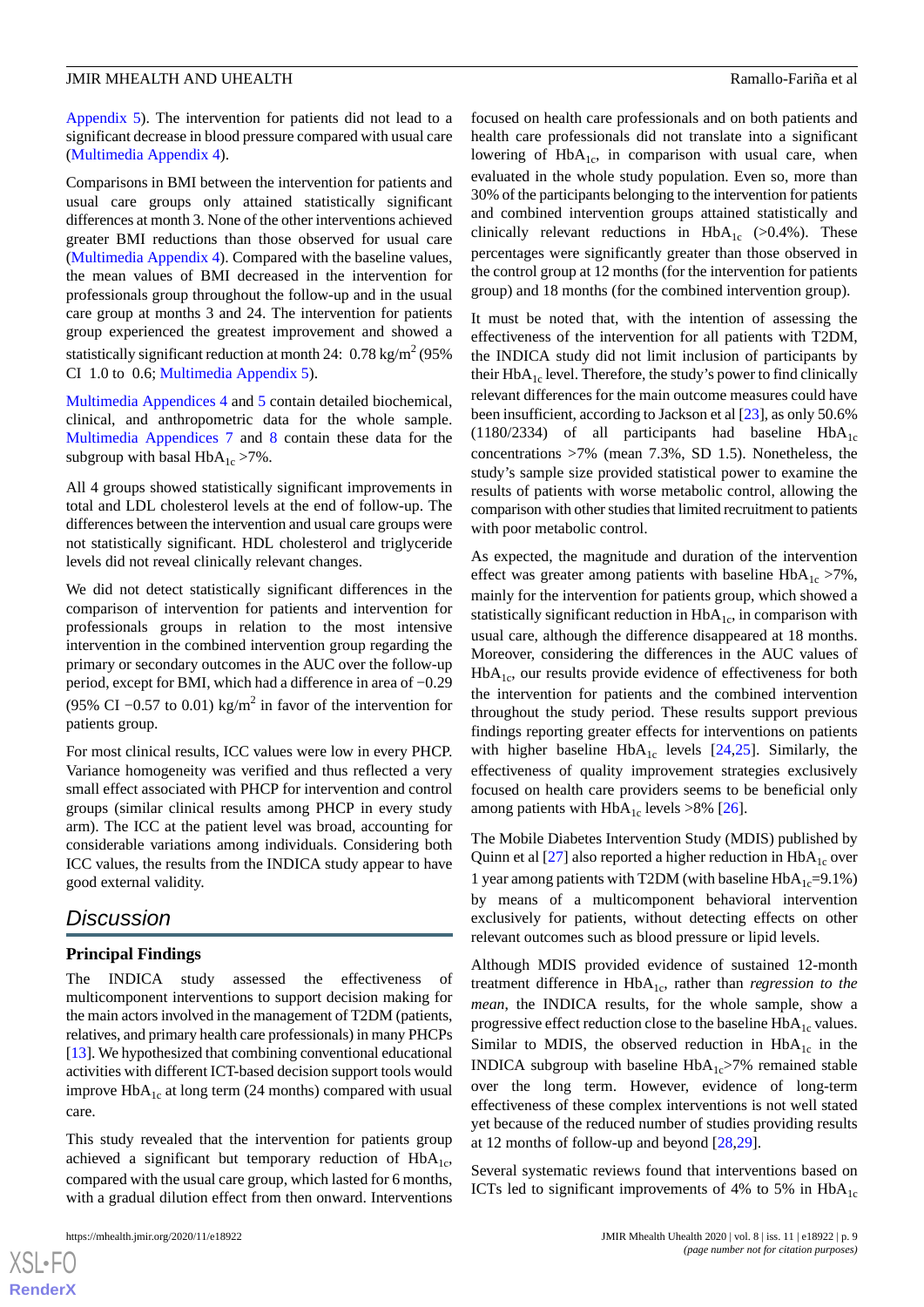compared with usual care [12,28,30,31], with effect differences according to the type of ICT used (internet, automated SMS, and apps)  $[11, 12, 32]$ . In contrast, smaller effects than those reported in our study for the intervention for patients and combined intervention groups were published for individual and group education among patients with  $HbA_{1c}$  levels  $>8\%$ [33,34].

Beyond the reported effects on  $HbA<sub>1c</sub>$ , we also found an improvement in blood pressure monitoring for patients included in the 2 groups with intervening health professionals. Long-term reductions compared with the baseline were observed in SBP and DBP, with statistically significant differences in relation to usual care. These combined effects on  $HbA_{1c}$ , SBP, and DBP, together with the improvement observed for BMI, might contribute to enhanced cardiovascular risk [35,36], suggesting the overall value of these comprehensive approach strategies addressing multiple components and actors involved in T2DM management [37]. Although some outcomes, such as the improvement of blood pressure, might require the involvement of health care providers, others, such as the reduction in  $HbA_{1c}$ , will depend largely on the patients' intervention. Thus, our findings provide long-term evidence on the effectiveness of multicomponent interventions to empower patients and support clinical decision making to improve T2DM outcomes beyond that published by Taylor et al [29] in their systematic review for self-management interventions for patients with chronic conditions. The potential expected clinical benefits, associated with the overall metabolic and cardiovascular risk improvement provided by INDICA over 2 years, could be estimated in the longer-term follow-up on both microvascular and macrovascular complications and mortality [38].

#### **Conceptual Frameworks**

The assessed interventions were informed by conceptual frameworks of behavioral change [14] and applied to a large and heterogeneous sample of patients, caregivers, and professionals. The INDICA intervention characteristics were planned to increase the validity of the obtained data and the transferability of the interventions assessed. The key determinants of behavior change suggested by Michie et al [14] were considered for the INDICA interventions, with a higher degree of adherence in their design and implementation in the case of interventions for patients than for professionals, which could help explain the magnitude of the effect observed for  $HbA<sub>1c</sub>$  among intervention groups. Furthermore, time constraints, staff turnover, and self-perception of work overload among health professionals limited the possibility of going deeper into the following dimensions: professional role, motivation and goals, social and professional influences, emotions, and action planning. A detailed description of the complex behavior change interventions applied was reported elsewhere [13] to promote replication at other sites. Other potential explanations for the unexpected differences between the intervention for patients and combined intervention groups were the higher attendance rate of patient and family members in the educational group sessions and a significantly higher rate of web questionnaire completion observed in the intervention for patients group. This higher rate of questionnaire completion

 $XS$  • FC **RenderX** was key to adjusting the individualized components of SMS messages, providing an extended exposure to web-based educational material. The high turnover among health care professionals in most PHCPs included in the study, as occurs in the real world, could also account for the lesser effect of the intervention for professionals and the combined intervention.

To maximize effectiveness, the INDICA interventions incorporated all the components of a technology-enabled self-management feedback cycle, connecting patients and the research team by using bidirectional communication, analyzing patient-provided behavior and health data, tailoring education, and personalizing feedback according to the eHealth Enhanced Chronic Care Model [24,39,40].

#### **Strengths and Limitations**

This study has some limitations. First, it was difficult to obtain a full data set because of the high number of control visits and the duration of follow-up for many patients. Robust imputation techniques [19] were used to minimize the impact of missing data. Second, as previously mentioned, the high turnover among primary care professionals included in the study could explain the smaller than expected impact of the intervention for professionals and the combined intervention. Third, the fact that around 49.4% (1154/2334) of the whole patient sample had baseline  $HbA_{1c}$  <7% and only around 23.0% (536/2334) had basal HbA<sub>1c</sub> levels ≥8% clearly limits the ability of interventions to reduce  $HbA_{1c}$ . Fortunately, the available sample size was sufficient to find valid evidence. Fourth, similar to other reported findings [23,26,41], our usual care group was not a proper control group; it was subject to repetitive and intensive follow-up activities, including 6 different follow-up visits over the study to apply all prespecified questionnaires, in addition to clinical and laboratory tests. This intense follow-up activity could act as an intervention in itself, as patients might focus on important topics on which they had to pay attention. Fifth, INDICA interventions were not fully theory-based, making it more difficult to understand as to what works across contexts, populations, and behaviors. Finally, the INDICA study was not designed to test the efficacy of every component of the complex interventions assessed.

The strengths of the INDICA study include the pragmatic character of the trial and its wide sample size; the random assignment by clusters; the engagement, as research subjects, of all actors involved in management decisions; and the follow-up duration. Moreover, all educational group sessions and coaching activities by SMS were recorded to monitor and assess homogeneity, educator fidelity to interventions, and quality delivery. Educational workshops and periodic feedback to health care professionals were equally delivered to all participants in the intervention for professionals and the combined intervention.

The INDICA findings highlight the importance of conducting trials with long follow-up periods and sufficient statistical power to assess interventions of limited expected effect sizes but of high potential efficiency. ICT-supported interventions enable its extended and continuous usage by thousands of people in need to complement and spread interventions beyond the limited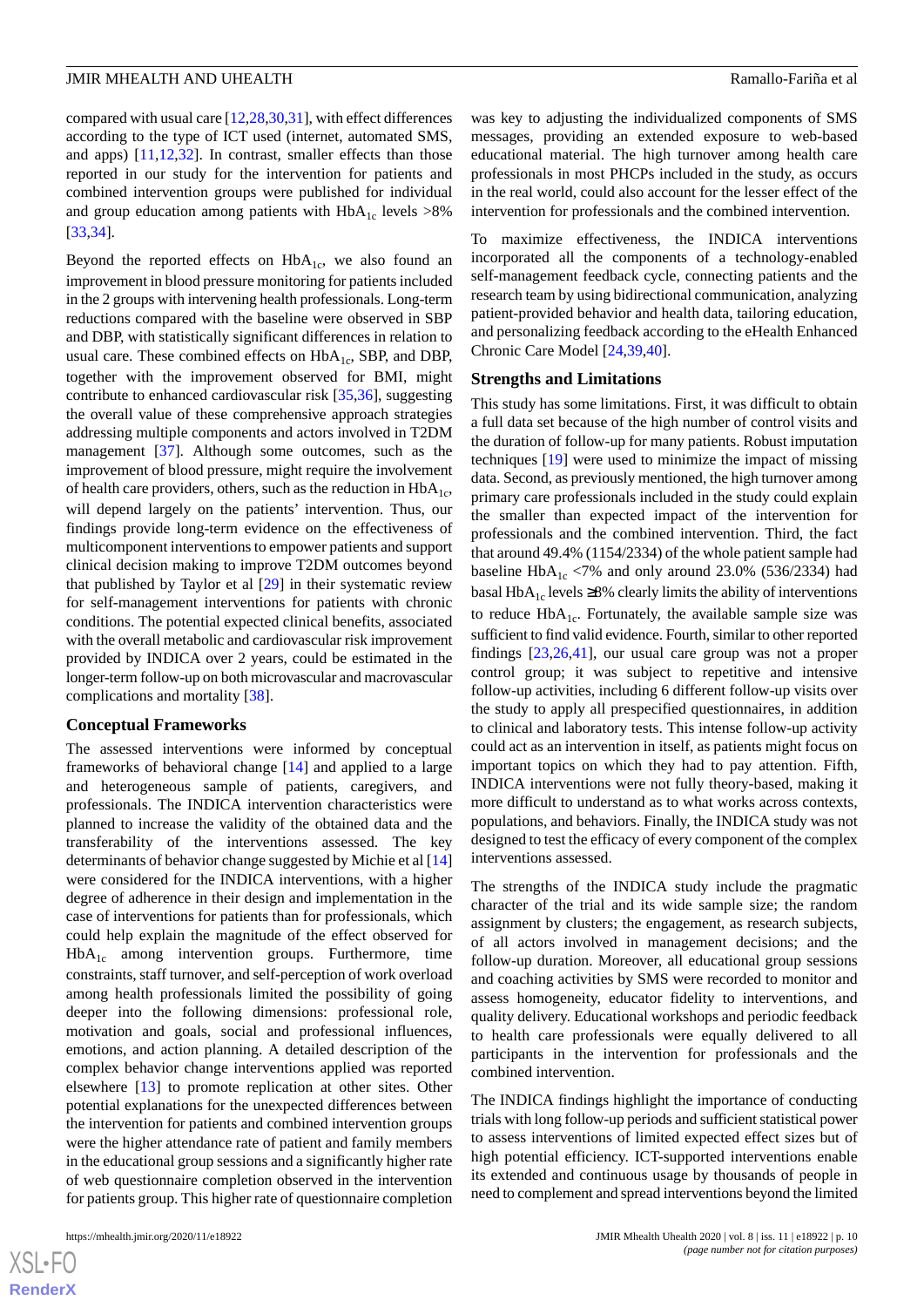capacity of the health care systems to deliver usual care. We should be careful, however, to generalize the findings of INDICA. Interventions took place through PHCPs and were largely implemented through electronic communications. Health and digital literacy levels of the assessed population might vary with regard to other settings. Moreover, health care professionals were subject to differences in workload, interest and training in ICT used to support patients, access to CPG, and specialist support.

The potential effects of all these factors on the different study arms were minimized by randomization.

#### **Future Research**

Future research on the effectiveness of these complex interventions should be complemented by the analysis of patients' self-reported outcomes and intervention cost-effectiveness to fully inform clinical and health policy decision making. The effectiveness of these interventions should also be assessed after longer follow-up periods to allow the measurement of relevant clinical (micro and macrovascular) outcomes, together with the assessment of potential longer-term reinforcement of the most cost-effective interventions in the short term. The use of real-world data will efficiently help to provide this valuable information. Effectiveness and cost-effectiveness assessment according to patients' clinical risk and health literacy levels are also highly relevant. Additional evidence on cost-effectiveness and budget impact analysis is needed to support health policy decision making in cases of limited funding to support all assessed interventions.

Theory-based research on complex interventions to promote behavior change is also needed, rather than theory-inspired research, if we are to achieve a sound scientific basis for the development and reporting of such interventions. Comparative effectiveness assessment among components of complex interventions is also of interest, although it will require additional funding.

Finally, qualitative research is also needed to better understand the relationships between patient and professional characteristics, their engagement, and the observed results.

#### **Conclusions**

We found that INDICA interventions improved long-term metabolic control in patients with T2DM with uncontrolled basal  $HbA_{1c}$  values compared with the usual care group. We also found moderate but clinically and statistically significant effects on blood pressure reduction, contributing to reduced overall cardiovascular risk. The increasing access to computers, internet, and mobile phones, together with improvements in digital literacy, regardless of social status, sex, and age, make these complex interventions appropriate instruments to improve patient empowerment in the continuous management of their chronic diseases by tailoring interventions to individual needs and extending patient support beyond the limited capacities of conventional office-based care.

#### **Acknowledgments**

The authors thank Jason Willis-Lee for copyediting services during the preparation of the final manuscript and Thayli León Plasencia for her help in recruiting patients.

This study received financial support from the Spanish Ministry of Economy, Industry, and Competitiveness (Instituto de Salud Carlos III), grant numbers ADE10/00032 and PI16/00769, cofounded by Fondo Europeo de Desarrollo Regional *Una manera de hacer Europa*. The funders did not participate in the study design; collection, management, analysis, and interpretation of data; writing of the report; and the decision to submit the report for publication.

#### **Authors' Contributions**

The INDICA team included the following members: Abraham Pérez de la Rosa (Canary Islands Health Research Institute Foundation, FIISC), Alicia Pareja Ríos (University Hospital of Canary Island), Andrés Sifre Perello (Molina Orosa Hospital), Ángela Trinidad Gutiérrez Pérez (Primary Care of Gran Canaria), Antonio Cabrera de León (Ntra Sra de la Candelaria University Hospital), Antonio García Quintana (Dr. Negrín University Hospital), Armando Carrillo Domínguez (Insular University Hospital), Bernardo Eusebio Herrera Domínguez (General de La Palma Hospital), Carlos Sedeño Pérez (Primary Care of Tenerife), Carlos Ramírez Álamo (Primary Care of Gran Canaria), Carmen Daranas Aguilar (Canary Islands Health Research Institute Foundation, FIISC), Carolina Guerra Marrero (Canary Islands Health Research Institute Foundation, FIISC), Cecilia Lobos Soto (Insular University Hospital), Cristina Padrón Pérez (Canary Islands Health Research Institute Foundation, FIISC), Dácil Alvarado Martel (Dr. Negrín University Hospital), Daniel Hernández Obregón (Dr. Negrín University Hospital), Dulce N. Hernández Correa (Primary Care of Gran Canaria), Elsa Espinosa Pozuelo (Diabetes Patient´ association of Tenerife), Elsa Florido Mayor (Canary Islands Health Research Institute Foundation, FIISC), Engracia Pinilla Domínguez (Ntra Sra de la Candelaria University Hospital), Fátima Herrera García (University Hospital of Canary Island), Félix Bonilla Aguiar (Dr. José Molina Hospital), Fernando Montón Álvarez (Ntra Sra de la Candelaria University Hospital), Francisco Cabrera López (Insular University Hospital), Gloria Guerra de la Torre (Primary Care of Gran Canaria), Gregorio Muelas Martín (Dr. Negrín University Hospital), Guillermo Monzón Monzón (Primary Care of Gran Canaria), Héctor de la Rosa Merino (Canary Islands Health Research Institute Foundation, FIISC), Ignacio García Puente (Dr. Negrín University Hospital), Isabel García Calcerrada (Ntra Sra de la Candelaria University Hospital), Iván Castilla Rodríguez (Canary Islands Health Research Institute Foundation, FIISC), Jacqueline Álvarez Pérez (Canary Islands Health Research Institute Foundation, FIISC), Jorge Federico Aldunate Page (Insular University Hospital), Jose Antonio García Dopico (University Hospital of Canary Island), Juan Andrés Báez Hernández (Primary Care of La Palma), Juan José Pérez

 $XS$  • FO **RenderX**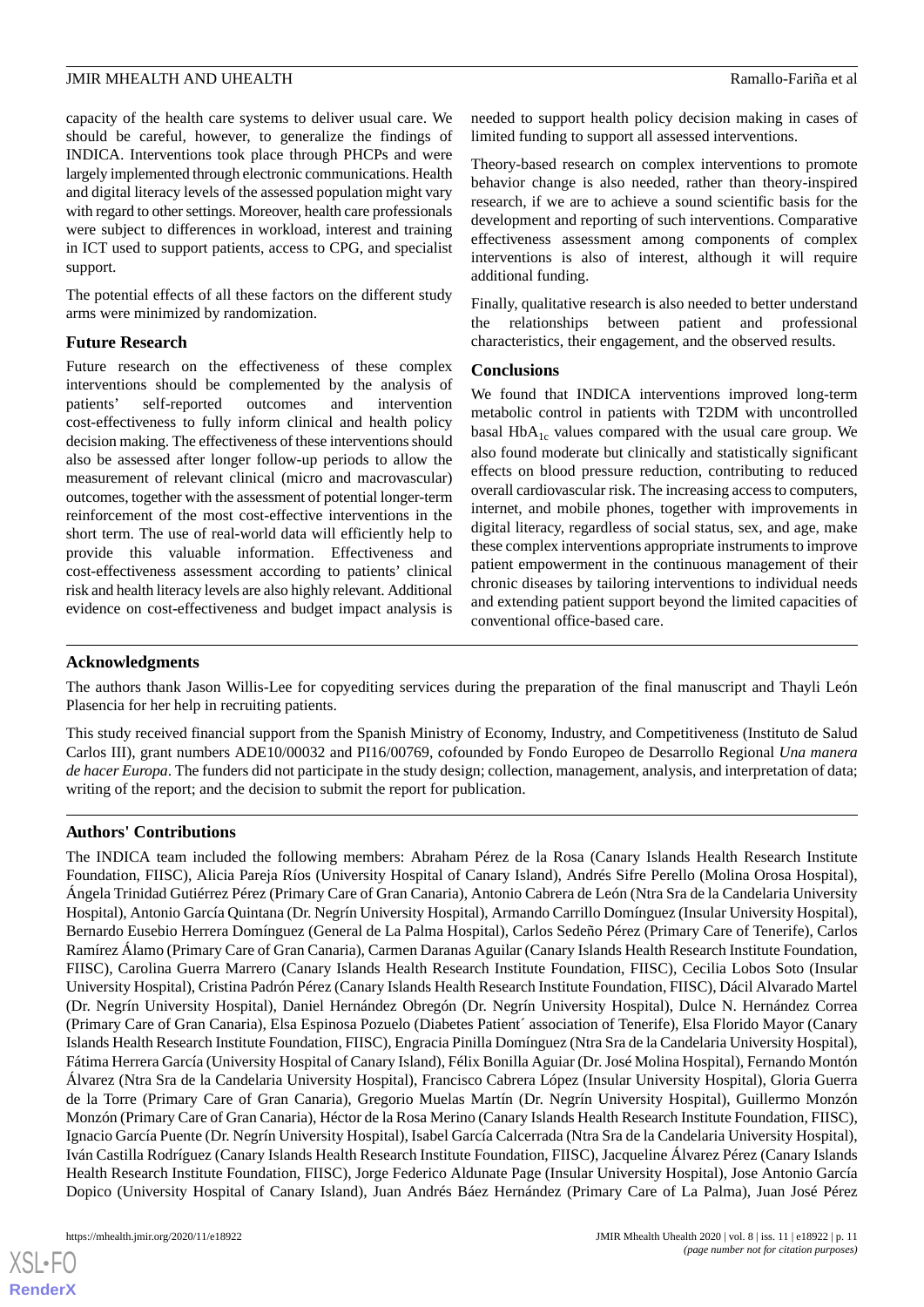Valencia (Primary Care of Tenerife), Julia Charlotte Wiebe (Dr. Negrín University Hospital), Lilisbeth Perestelo Pérez (Evaluation Unit, SESCS, Canary Islands Health Service, SCS), Leopoldo Martín Martín (Hospital General de La Palma), Lluis Serra Majem (University Institute for Biomedical and Health Research (IUIBS), ULPGC), Luis Morcillo Herrera (University Hospital of Canary Island), Marcos Estupiñán Ramírez (Canary Islands Health Service, SCS), Margarita Roldán Ruano (Primary Care of Gran Canaria), María del Mar Romero Fernández (Canary Islands Health Research Institute Foundation, FIISC), María Inmaculada González Pérez (Ntra Sra de la Candelaria University Hospital), María Isabel Visuerte Morales (University Hospital of Canary Island), María Pino Afonso Medina (Dr. Negrín University Hospital), Marta Riaño Ruiz (Insular University Hospital), Marta Tejera Santana (Dr. Negrín University Hospital), Mercedes Lorenzo Medina (Dr. Negrín University Hospital), Miguel Juan Mora García (Primary Care of Gran Canaria), Nayra Pérez Delgado (Ntra Sra de la Candelaria University Hospital), Pablo Pedrianez Martín (Dr. Negrín University Hospital), Pilar Peláez Alba (La Laguna University), Rafael Valcárcel (Primary Care of Tenerife), Remedios Castro Sánchez (Primary Care of Gran Canaria), Rodrigo Abreu González (Ntra Sra de la Candelaria University Hospital), Rosa Borges Trujillo (Dr. Negrín University Hospital), Salvador Acosta González (Ntra Sra de la Candelaria University Hospital), Sybille Kaiser Girardot (Primary Care of Tenerife), Víctor Lorenzo Sellarés (University Hospital of Canary Island).

# **Conflicts of Interest**

None declared.

# **Multimedia Appendix 1**

Screenshots of patients' website. [DOC File , 779 KB-Multimedia Appendix 1]

# **Multimedia Appendix 2**

Representative screenshots of automated decision aid tool embedded into the electronic clinical record. [DOC File , 491 KB-Multimedia Appendix 2]

# **Multimedia Appendix 3**

Multiple imputation model. [DOC File , 525 KB-Multimedia Appendix 3]

#### **Multimedia Appendix 4**

Adjusted difference in means and area under the curve of each group compared with the usual care group for the whole sample. [DOC File , 176 KB-Multimedia Appendix 4]

# **Multimedia Appendix 5**

Adjusted means for each group and intragroup differences compared with the baseline measurement for the whole sample. [DOC File , 201 KB-Multimedia Appendix 5]

#### **Multimedia Appendix 6**

Patients with clinically relevant changes in glycated hemoglobin and comparison with the usual care group. [DOC File , 57 KB-Multimedia Appendix 6]

# **Multimedia Appendix 7**

Adjusted difference in means and area under the curve of each group compared with the usual care group for patients with a baseline glycated hemoglobin level >7%.

[DOC File , 143 KB-Multimedia Appendix 7]

# **Multimedia Appendix 8**

Adjusted means for each group and intragroup differences compared with the baseline measurement for patients with a baseline glycated hemoglobin level >7 %.

[DOCX File , 61 KB-Multimedia Appendix 8]

# **Multimedia Appendix 9**

CONSORT-EHEALTH checklist (V 1.6.1).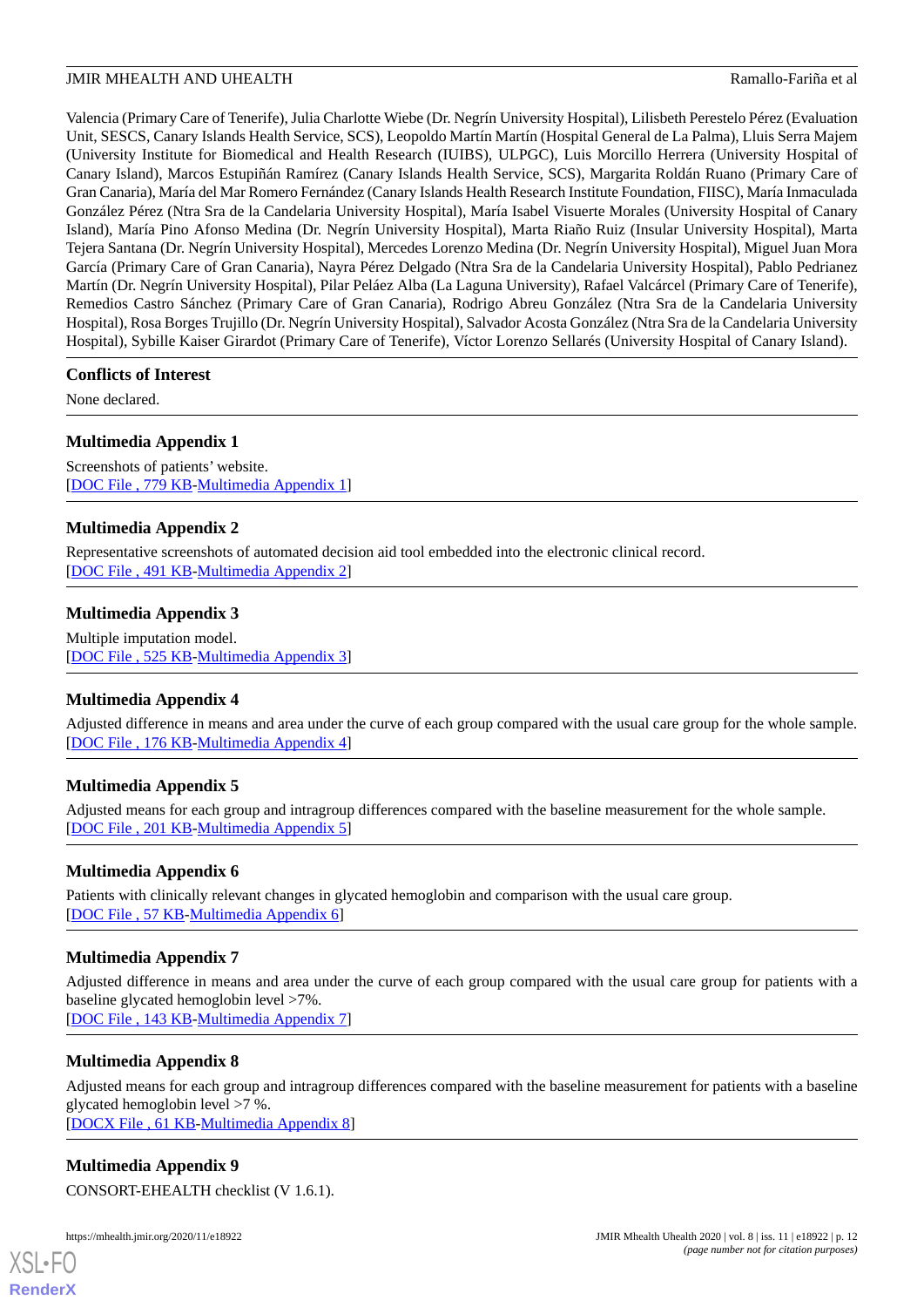# [PDF File (Adobe PDF File), 1620 KB-Multimedia Appendix 9]

### **References**

- 1. Cabrera de León A, Rodríguez Pérez MC, Almeida González D, Domínguez Coello S, Aguirre Jaime A, Brito Díaz B, grupo CDC. [Presentation of the 'CDC de Canarias' cohort: objectives, design and preliminary results]. Rev Esp Salud Publica 2008;82(5):519-534 [FREE Full text] [doi: 10.1590/s1135-57272008000500007] [Medline: 19039505]
- 2. Lorenzo V, Boronat M, Saavedra P, Rufino M, Maceira B, Novoa FJ, et al. Disproportionately high incidence of diabetes-related end-stage renal disease in the Canary Islands. An analysis based on estimated population at risk. Nephrol Dial Transplant 2010 Jul;25(7):2283-2288. [doi: 10.1093/ndt/gfp761] [Medline: 20064954]
- 3. Aragón-Sánchez J, García-Rojas A, Lázaro-Martínez JL, Quintana-Marrero Y, Maynar-Moliner M, Rabellino M, et al. Epidemiology of diabetes-related lower extremity amputations in Gran Canaria, Canary Islands (Spain). Diabetes Res Clin Pract 2009 Oct;86(1):e6-e8. [doi: 10.1016/j.diabres.2009.06.015] [Medline: 19604593]
- 4. Registro De Defunciones Según La Causa De Muerte. Instituto Nacional de Estadística, INE. 2015. URL: https://www. ine.es/jaxi/Datos.htm?path=/t15/p417/a2018/l0/&file=02001.px#!tabs-tabla [accessed 2020-10-01]
- 5. Lopez-Bastida J, Boronat M, Moreno JO, Schurer W. Costs, outcomes and challenges for diabetes care in Spain. Global Health 2013 May 1;9:17 [FREE Full text] [doi: 10.1186/1744-8603-9-17] [Medline: 23635075]
- 6. Brown-Guion SY, Youngerman SM, Hernandez-Tejada MA, Dismuke CE, Egede LE. Racial/ethnic, regional, and rural/urban differences in receipt of diabetes education. Diabetes Educ 2013;39(3):327-334. [doi: 10.1177/0145721713480002] [Medline: 23482514]
- 7. García-Pérez LE, Alvarez M, Dilla T, Gil-Guillén V, Orozco-Beltrán D. Adherence to therapies in patients with type 2 diabetes. Diabetes Ther 2013 Dec;4(2):175-194 [FREE Full text] [doi: 10.1007/s13300-013-0034-y] [Medline: 23990497]
- 8. Main C, Moxham T, Wyatt JC, Kay J, Anderson R, Stein K. Computerised decision support systems in order communication for diagnostic, screening or monitoring test ordering: systematic reviews of the effects and cost-effectiveness of systems. Health Technol Assess 2010 Oct;14(48):1-227 [FREE Full text] [doi: 10.3310/hta14480] [Medline: 21034668]
- 9. Årsand E, Frøisland DH, Skrøvseth SO, Chomutare T, Tatara N, Hartvigsen G, et al. Mobile health applications to assist patients with diabetes: lessons learned and design implications. J Diabetes Sci Technol 2012 Sep 1;6(5):1197-1206 [FREE Full text] [doi: 10.1177/193229681200600525] [Medline: 23063047]
- 10. Saffari M, Ghanizadeh G, Koenig HG. Health education via mobile text messaging for glycemic control in adults with type 2 diabetes: a systematic review and meta-analysis. Prim Care Diabetes 2014 Dec;8(4):275-285. [doi: 10.1016/j.pcd.2014.03.004] [Medline: 24793589]
- 11. Pal K, Eastwood SV, Michie S, Farmer A, Barnard ML, Peacock R, et al. Computer-based interventions to improve self-management in adults with type 2 diabetes: a systematic review and meta-analysis. Diabetes Care 2014 Jun;37(6):1759-1766. [doi: 10.2337/dc13-1386] [Medline: 24855158]
- 12. Lee PA, Greenfield G, Pappas Y. The impact of telehealth remote patient monitoring on glycemic control in type 2 diabetes: a systematic review and meta-analysis of systematic reviews of randomised controlled trials. BMC Health Serv Res 2018 Jun 26;18(1):495 [FREE Full text] [doi: 10.1186/s12913-018-3274-8] [Medline: 29940936]
- 13. Ramallo-Fariña Y, García-Pérez L, Castilla-Rodríguez I, Perestelo-Pérez L, Wägner AM, de Pablos-Velasco P, INDICA team. Effectiveness and cost-effectiveness of knowledge transfer and behavior modification interventions in type 2 diabetes mellitus patients--the INDICA study: a cluster randomized controlled trial. Implement Sci 2015 Apr 9;10:47 [FREE Full text] [doi: 10.1186/s13012-015-0233-1] [Medline: 25880498]
- 14. Michie S, van Stralen MM, West R. The behaviour change wheel: a new method for characterising and designing behaviour change interventions. Implement Sci 2011 Apr 23;6:42 [FREE Full text] [doi: 10.1186/1748-5908-6-42] [Medline: 21513547]
- 15. Russell-Jones D, Simpson R, Hylleberg B, Draeger E, Bolinder J. Effects of QD insulin detemir or neutral protamine Hagedorn on blood glucose control in patients with type I diabetes mellitus using a basal-bolus regimen. Clin Ther 2004 May;26(5):724-736. [doi: 10.1016/s0149-2918(04)90072-0] [Medline: 15220016]
- 16. Type 1 Diabetes in Adults: Diagnosis and Management. National Institute for Health and Care Excellence. URL: https:/ /www.nice.org.uk/guidance/ng17/evidence/full-guideline-pdf-435400241 [accessed 2020-10-01]
- 17. Hayes AJ, Leal J, Gray AM, Holman RR, Clarke PM. UKPDS outcomes model 2: a new version of a model to simulate lifetime health outcomes of patients with type 2 diabetes mellitus using data from the 30 year United Kingdom Prospective Diabetes Study: UKPDS 82. Diabetologia 2013 Sep;56(9):1925-1933. [doi: 10.1007/s00125-013-2940-y] [Medline: 23793713]
- 18. Finucane MM, Samet JH, Horton NJ. Translational methods in biostatistics: linear mixed effect regression models of alcohol consumption and HIV disease progression over time. Epidemiol Perspect Innov 2007 Sep 19;4:8 [FREE Full text] [doi: 10.1186/1742-5573-4-8] [Medline: 17880699]
- 19. White IR, Royston P, Wood AM. Multiple imputation using chained equations: issues and guidance for practice. Stat Med 2011 Feb 20;30(4):377-399. [doi: 10.1002/sim.4067] [Medline: 21225900]
- 20. Enders C. Applied Missing Data Analysis. New York, USA: The Guilford Press; 2010.
- 21. Campbell MK, Piaggio G, Elbourne DR, Altman DG, CONSORT Group. Consort 2010 statement: extension to cluster randomised trials. Br Med J 2012 Sep 4;345:e5661. [doi: 10.1136/bmj.e5661] [Medline: 22951546]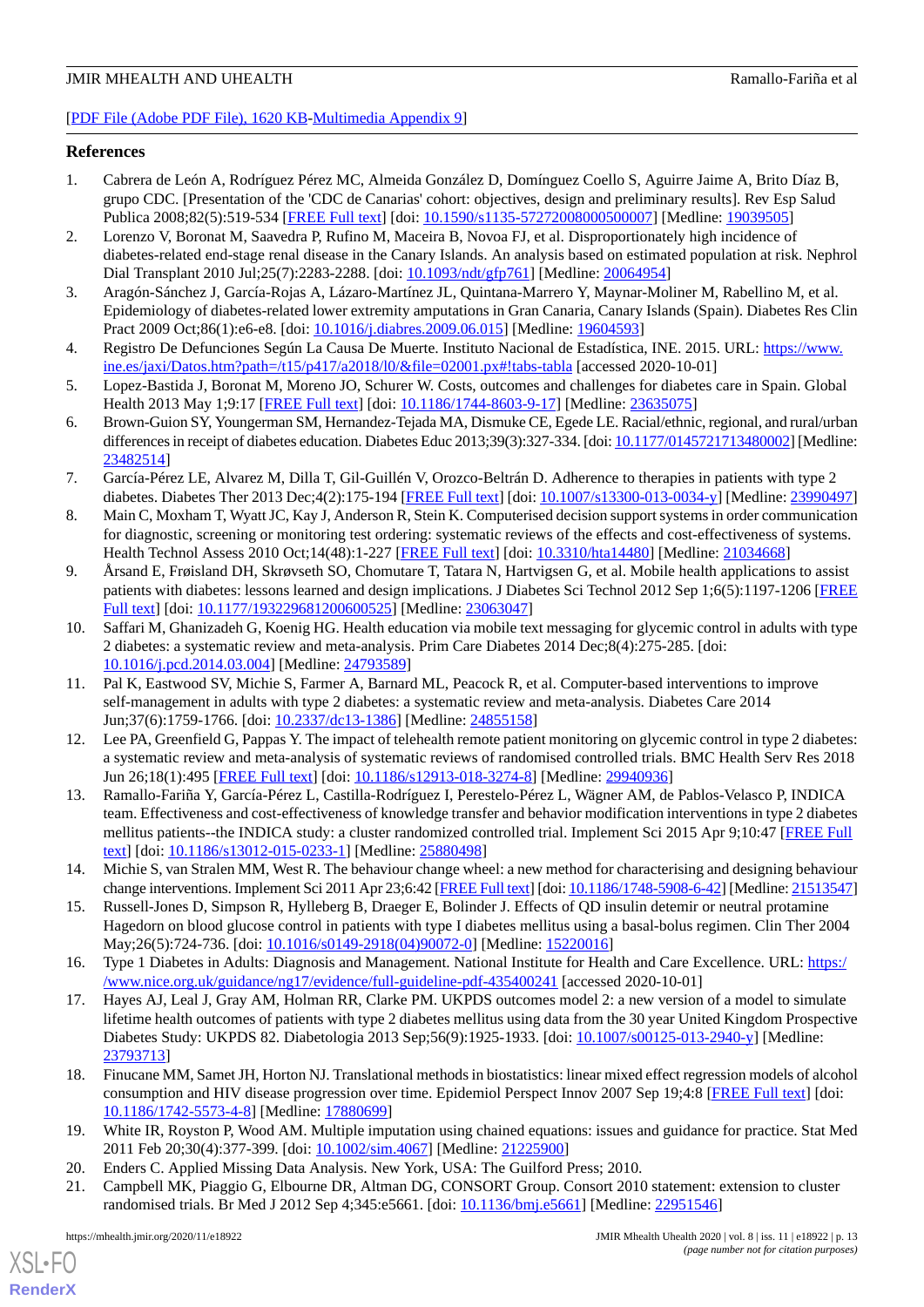- 22. Adams G, Gulliford MC, Ukoumunne OC, Eldridge S, Chinn S, Campbell MJ. Patterns of intra-cluster correlation from primary care research to inform study design and analysis. J Clin Epidemiol 2004 Aug;57(8):785-794. [doi: 10.1016/j.jclinepi.2003.12.013] [Medline: 15485730]
- 23. Jackson CL, Bolen S, Brancati FL, Batts-Turner ML, Gary TL. A systematic review of interactive computer-assisted technology in diabetes care. Interactive information technology in diabetes care. J Gen Intern Med 2006 Feb;21(2):105-110. [doi: 10.1111/j.1525-1497.2005.00310.x] [Medline: 16390512]
- 24. Medical Advisory Secretariat. Behavioural interventions for type 2 diabetes: an evidence-based analysis. Ont Health Technol Assess Ser 2009;9(21):1-45 [FREE Full text] [Medline: 23074526]
- 25. Peters RM, Lui M, Patel K, Tian L, Javaherian K, Sink E, et al. Improving glycemic control with a standardized text-message and phone-based intervention: a community implementation. JMIR Diabetes 2017 Jul 25;2(2):e15 [FREE Full text] [doi: 10.2196/diabetes.7910] [Medline: 30291063]
- 26. Tricco AC, Ivers NM, Grimshaw JM, Moher D, Turner L, Galipeau J, et al. Effectiveness of quality improvement strategies on the management of diabetes: a systematic review and meta-analysis. Lancet 2012 Jun 16;379(9833):2252-2261. [doi: 10.1016/S0140-6736(12)60480-2] [Medline: 22683130]
- 27. Quinn CC, Shardell MD, Terrin ML, Barr EA, Ballew SH, Gruber-Baldini AL. Cluster-randomized trial of a mobile phone personalized behavioral intervention for blood glucose control. Diabetes Care 2011 Sep;34(9):1934-1942 [FREE Full text] [doi: 10.2337/dc11-0366] [Medline: 21788632]
- 28. Taylor SJ, Pinnock H, Epiphaniou E, Pearce G, Parke H, Schwappach A, et al. A rapid synthesis of the evidence on interventions supporting self-management for people with long-term conditions: PRISMS – Practical systematic RevIew of Self-Management Support for long-term conditions. Health Serv Deliv Res 2014:-. [doi: 10.3310/hsdr02530] [Medline: 25642548]
- 29. Clark M. Diabetes self-management education: a review of published studies. Prim Care Diabetes 2008 Sep;2(3):113-120. [doi: 10.1016/j.pcd.2008.04.004] [Medline: 18779034]
- 30. Wu Y, Yao X, Vespasiani G, Nicolucci A, Dong Y, Kwong J, et al. Mobile app-based interventions to support diabetes self-management: a systematic review of randomized controlled trials to identify functions associated with glycemic efficacy. JMIR Mhealth Uhealth 2017 Mar 14;5(3):e35 [FREE Full text] [doi: 10.2196/mhealth.6522] [Medline: 28292740]
- 31. Wu X, Guo X, Zhang Z. The efficacy of mobile phone apps for lifestyle modification in diabetes: systematic review and meta-analysis. JMIR Mhealth Uhealth 2019 Jan 15;7(1):e12297 [FREE Full text] [doi: 10.2196/12297] [Medline: 30664494]
- 32. Arambepola C, Ricci-Cabello I, Manikavasagam P, Roberts N, French DP, Farmer A. The impact of automated brief messages promoting lifestyle changes delivered via mobile devices to people with type 2 diabetes: a systematic literature review and meta-analysis of controlled trials. J Med Internet Res 2016 Apr 19;18(4):e86 [FREE Full text] [doi: 10.2196/jmir.5425] [Medline: 27095386]
- 33. Duke SS, Colagiuri S, Colagiuri R. Individual patient education for people with type 2 diabetes mellitus. Cochrane Database Syst Rev 2009 Jan 21(1):CD005268 [FREE Full text] [doi: 10.1002/14651858.CD005268.pub2] [Medline: 19160249]
- 34. Deakin T, McShane CE, Cade JE, Williams RD. Group based training for self-management strategies in people with type 2 diabetes mellitus. Cochrane Database Syst Rev 2005 Apr 18(2):CD003417. [doi: 10.1002/14651858.CD003417.pub2] [Medline: 15846663]
- 35. Cook NR, Cohen J, Hebert PR, Taylor JO, Hennekens CH. Implications of small reductions in diastolic blood pressure for primary prevention. Arch Intern Med 1995 Apr 10;155(7):701-709. [Medline: 7695458]
- 36. Wing RR, Lang W, Wadden TA, Safford M, Knowler WC, Bertoni AG, Look AHEAD Research Group. Benefits of modest weight loss in improving cardiovascular risk factors in overweight and obese individuals with type 2 diabetes. Diabetes Care 2011 Jul;34(7):1481-1486 [FREE Full text] [doi: 10.2337/dc10-2415] [Medline: 21593294]
- 37. Mills KT, Obst KM, Shen W, Molina S, Zhang H, He H, et al. Comparative effectiveness of implementation strategies for blood pressure control in hypertensive patients: a systematic review and meta-analysis. Ann Intern Med 2018 Jan 16;168(2):110-120 [FREE Full text] [doi: 10.7326/M17-1805] [Medline: 29277852]
- 38. Stratton IM, Adler AI, Neil HA, Matthews DR, Manley SE, Cull CA, et al. Association of glycaemia with macrovascular and microvascular complications of type 2 diabetes (UKPDS 35): prospective observational study. Br Med J 2000 Aug 12;321(7258):405-412 [FREE Full text] [doi: 10.1136/bmj.321.7258.405] [Medline: 10938048]
- 39. Gee PM, Greenwood DA, Paterniti DA, Ward D, Miller LM. The ehealth enhanced chronic care model: a theory derivation approach. J Med Internet Res 2015 Apr 1;17(4):e86 [FREE Full text] [doi: 10.2196/jmir.4067] [Medline: 25842005]
- 40. Greenwood DA, Gee PM, Fatkin KJ, Peeples M. A systematic review of reviews evaluating technology-enabled diabetes self-management education and support. J Diabetes Sci Technol 2017 Sep;11(5):1015-1027 [FREE Full text] [doi: 10.1177/1932296817713506] [Medline: 28560898]
- 41. Anzaldo-Campos MC, Contreras S, Vargas-Ojeda A, Menchaca-Díaz R, Fortmann A, Philis-Tsimikas A. Dulce wireless Tijuana: a randomized control trial evaluating the impact of project dulce and short-term mobile technology on glycemic control in a family medicine clinic in northern Mexico. Diabetes Technol Ther 2016 Apr;18(4):240-251 [FREE Full text] [doi: 10.1089/dia.2015.0283] [Medline: 26914371]